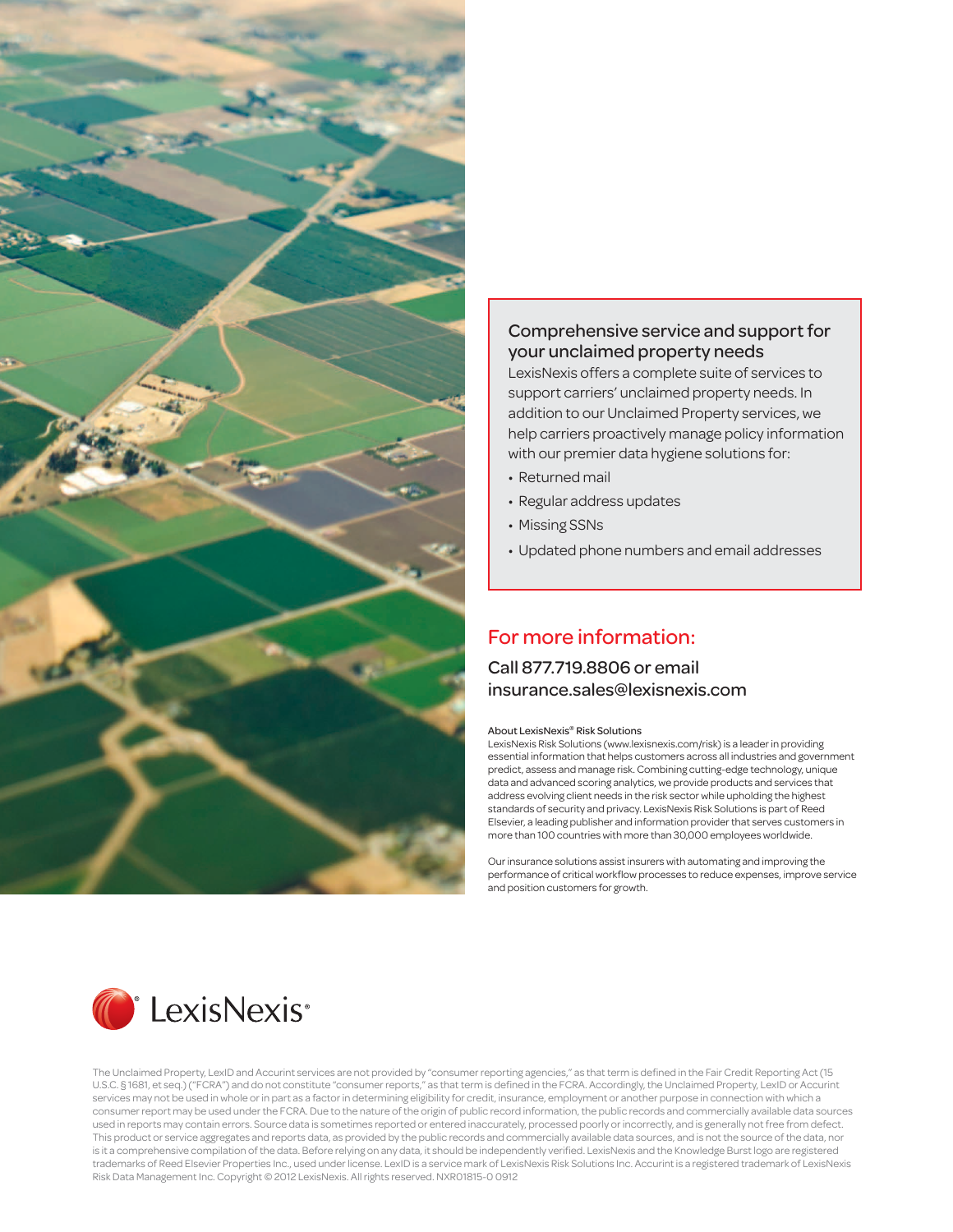

# Unclaimed Property Services from LexisNexis®

Get meaningful results, powered by our industry-leading data sources and sophisticated linking technology.



Risk Solutions Insurance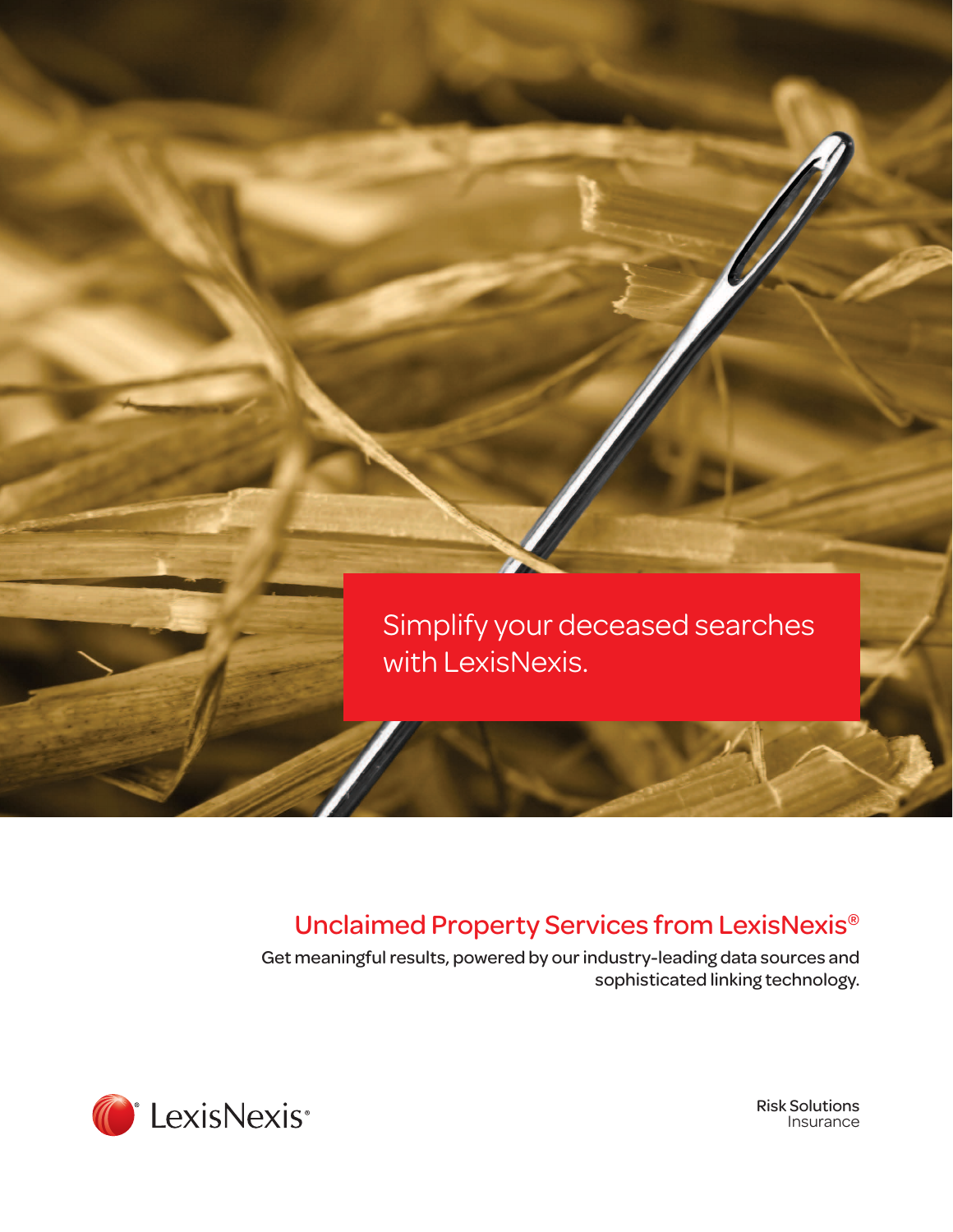#### Did you know?

- One in five life insurance policyowners have not provided their insurer with up-to-date contact information for their beneficiaries.\*
- Searching for deceased insureds by Social Security number alone exposes insurers to a greater number of false positives and negatives.

\*Harris Interactive online survey of 805 life insurance policy owners across the United States, performed by Nationwide Financial Services, Inc. and released for Life Insurance Awareness Month, September 2011.

Benefits administration isn't easy. Life insurers face challenges, whether identifying deceased insureds in routine searches, or searching for beneficiaries using limited or outdated contact information.

LexisNexis® can help. With more than 40 billion public and proprietary records sourced from over 10,000 data sources, we are the leading provider of public records data to the insurance industry. In addition, our clients rely on us to deliver more than just data—we deliver meaningful, insightful results that are powered by sophisticated linking technology, which intelligently analyzes billions of records to quickly identify and connect relevant information.

The result? You get more comprehensive, accurate data that minimizes extra work and improves data integrity.

## Unclaimed Property Services from LexisNexis®

Unclaimed Property services from LexisNexis help life insurance carriers identify deceased insureds or account holders, and locate potential beneficiaries more quickly and efficiently.

Our master identity repository contains death records from multiple sources, including the Social Security Death Master File (SSDMF), state deceased records and other proprietary sources. We link and analyze our billions of records to instantly identify and connect relevant information—to deliver meaningful, relevant results.

#### Find people faster

With minimal information, find and validate insureds and their beneficiaries—faster than ever.

#### Minimize follow-up

Our patented search algorithms and unparalleled data sources enable us to create a richer profile of an individual and reduce false positives.

#### Make more informed decisions

Gain clarity in the strength of data matches with our match codes and confidence scores for specific data fields.

#### Improve the customer experience with faster claims payments

Locate and pay beneficiaries faster with information on up to six first-degree relatives and associates of the insureds.

# The LexisNexis difference

Unclaimed Property services from LexisNexis make it easier for carriers to address regulatory compliance requirements, with meaningful results that help reduce follow-up research needs.

### Depth of data

LexisNexis maintains a master identity repository with over 400 million unique domestic identities to create one of the largest collections of identifying information in the United States.

• We can conduct more robust searches and eliminate false positives because we have more data points tied to an individual than the minimum required by most matching logic rules (name, DOB, and SSN).



 $LexID<sup>sm</sup>$  is a fast linking technology platform that delivers intelligent information connections.